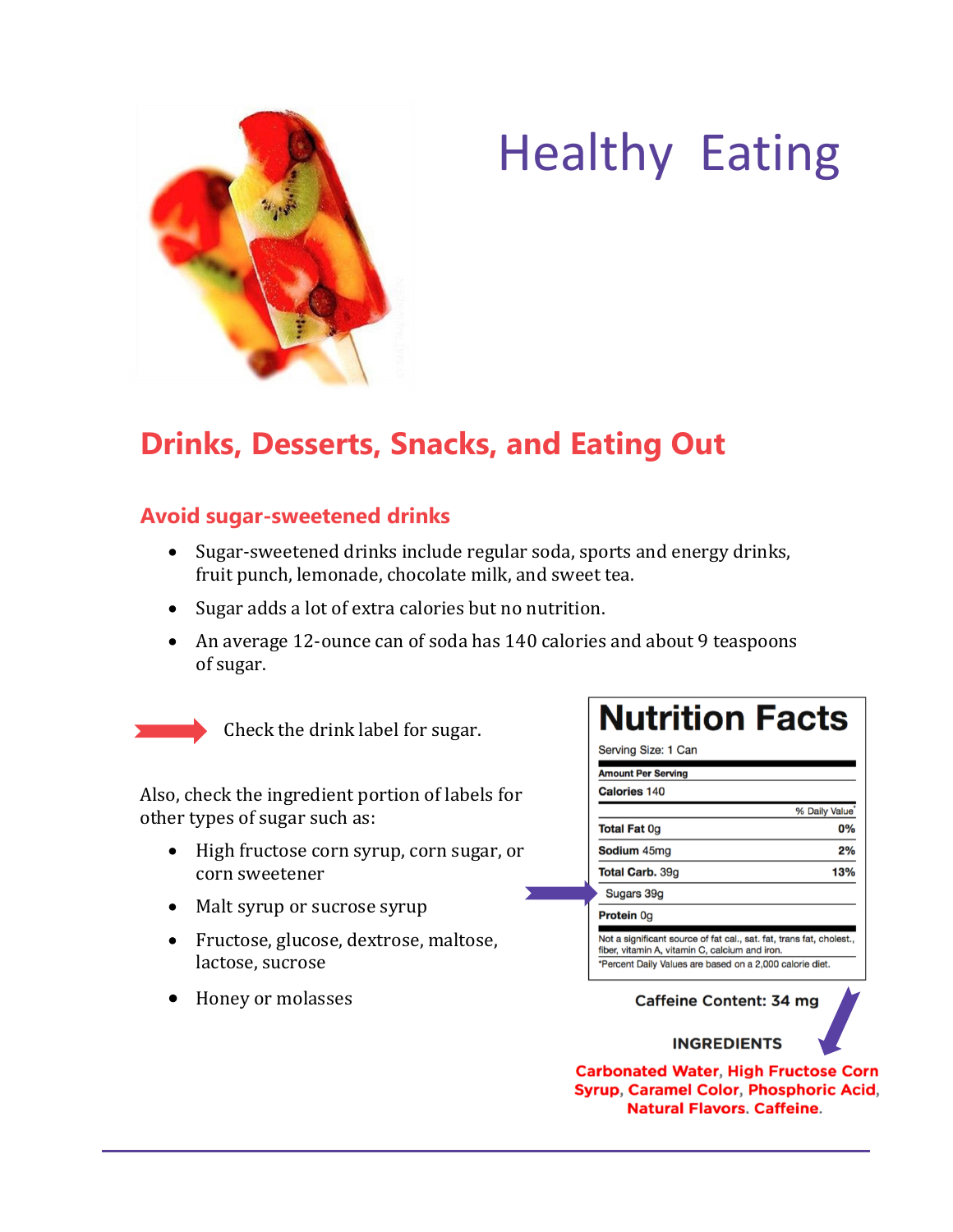#### **What can I drink?**

- Water!
- Milk
- Carbonated water (seltzer) mixed with a splash of fruit juice.
- Unsweetened or lightly sweetened tea or coffee. If you sweeten tea or coffee, use only 1 or 2 teaspoons of sugar.

If you drink diet sodas, be careful not to drink too much because they may lead to bone loss. Also, some studies show that they do not help people lose weight.



Limit alcoholic drinks to 1 drink per day if you are a woman or 2 drinks per day if you are a man.

#### **You can eat desserts and still eat healthy**

Just be careful *what* desserts you choose and *how* much you eat.

- Save sugary desserts, like cake and ice cream, for special occasions (birthdays and holidays).
- Try eating fruit as a naturally sweet and healthy dessert.
- Stay away from store-bought doughnuts, sweet rolls, cakes, cookies, and cream-filled desserts because they are often made with unhealthy fats and they have a lot of sugar.
- Try eating 1 ounce or less of dark chocolate (50% or more cocoa) as a treat.

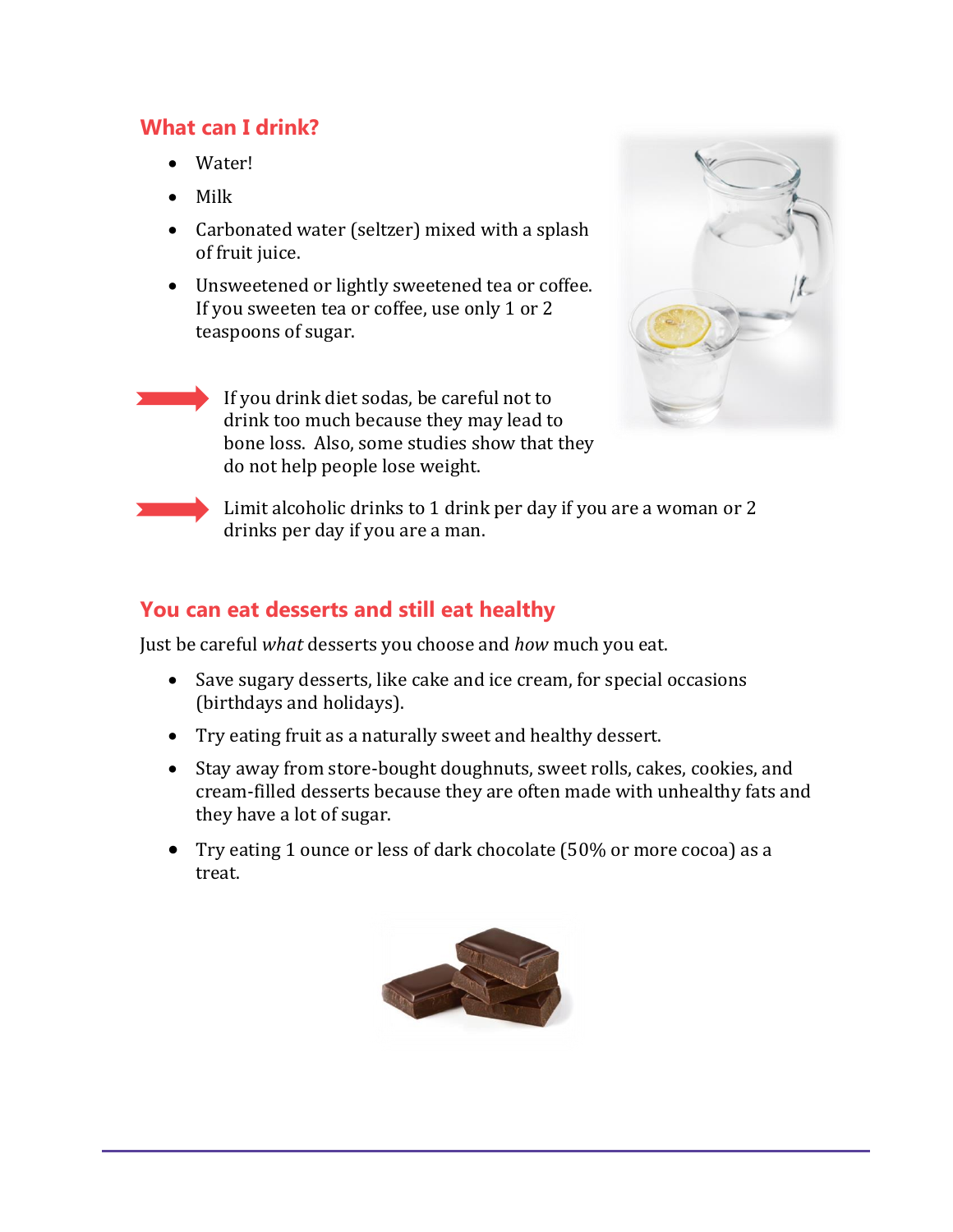#### **What snacks can I eat?**

- Fruits and vegetables
- Nuts  $(1/4$  cup of shelled nuts is a full serving, that's about a small handful)
- Peanut butter (2 tablespoons is a full serving, that's about the size of a ping-pong ball)

When you crave chips or crackers:

- Check the label to be sure they have NO trans fats.
- Read food labels. Avoid foods that have "partially hydrogenated" or "hydrogenated" oil.
- Look for low-salt (low-sodium) options.
- Take small portions. Take a small serving out of the bag and then close the bag and put it away.



#### **How can I eat healthy at restaurants?**

- Stay away from large or "supersized" drinks, or order water with a twist of lemon
- Select healthy sides like fruit cups or side salads.
- Enjoy a burger or sandwich on a whole wheat bun or bread, if available.
- Try grilled or baked chicken, fish, or beans.
- Order pizza with vegetables instead of meat.
- Avoid all-you-can-eat buffets or have a plan before you go in about what and how much you will eat.

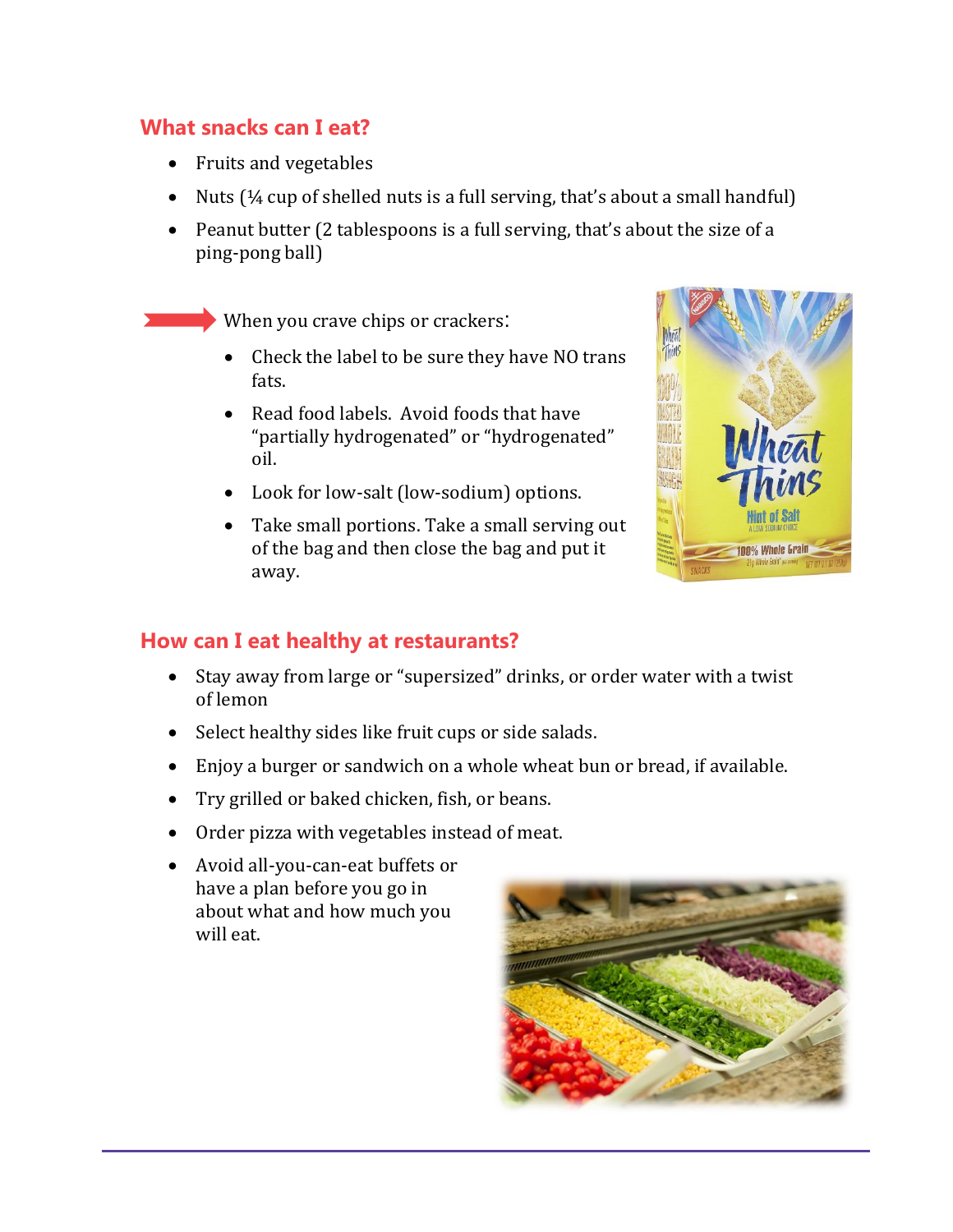

# **Goals**

## **Check one or two goals to start working on!**

## **Choose healthy drinks**

- Replace soda, sweet tea, and other sugar sweetened drinks with healthy drinks like water, seltzer, or lightly sweetened tea.
- Avoid drinks that list sugar as the first ingredient.
- Sweeten tea or coffee with no more than 1 or 2 teaspoons of sugar per cup (8 oz).

#### **Watch out for unhealthy sweets, desserts and snacks.**

- Save sweets or desserts for special occasions, not every day.
- When eating sweets or desserts, eat only a small amount
- A small amount of dark chocolate (more than 50% cocoa) is a good choice, eat 1 ounce or less per serving.
- Try fruit for dessert.
- Eat a small amount  $(1/2 \text{ cup})$  of frozen dessert like ice cream, ice milk, fruit ice, sherbet, or frozen yogurt.
	- Eating one 100% fruit juice popsicle is a good choice.
- Stay away from store bought sweets. They are often high in sugar and may have trans fats.